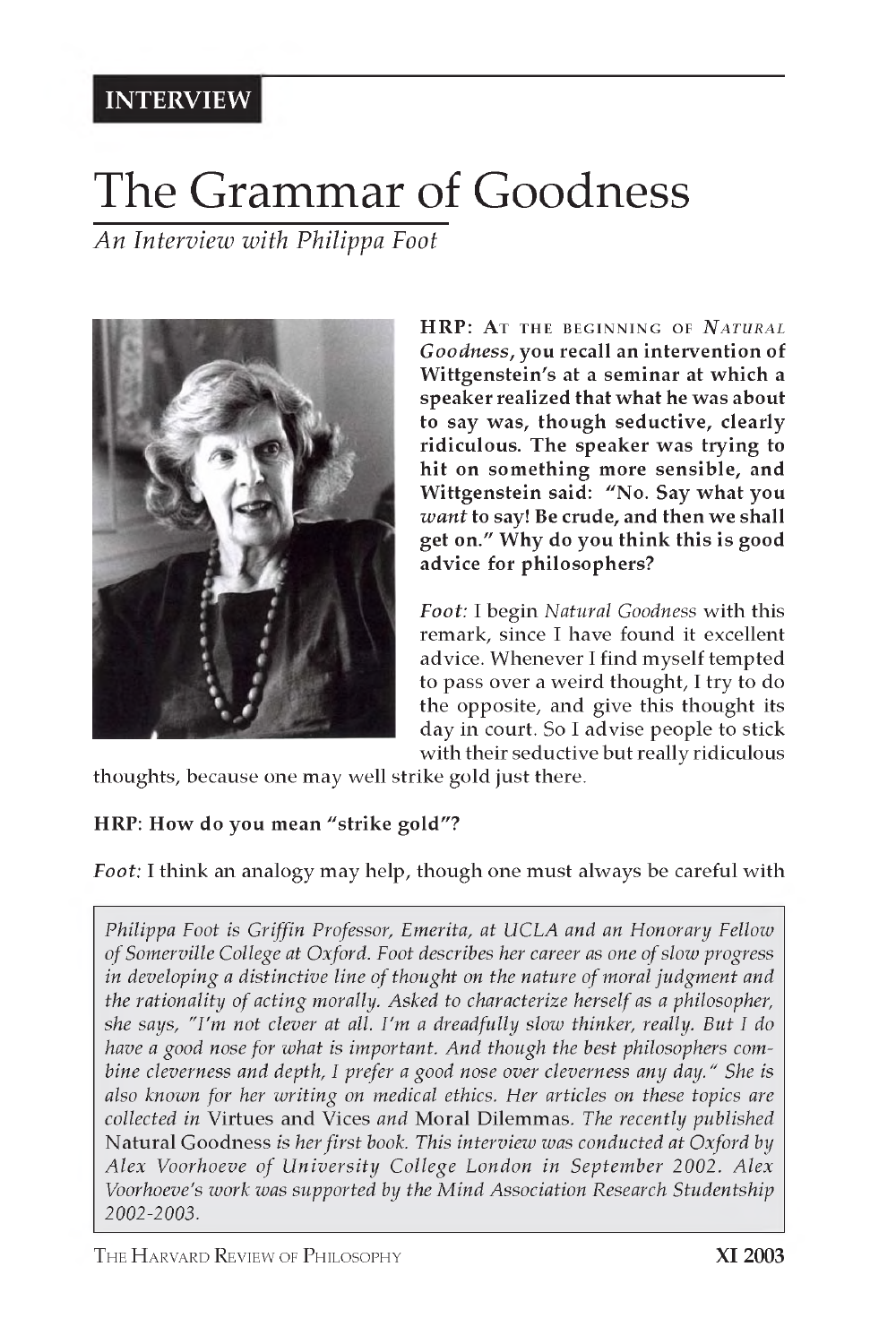analogies. If one is talking with a therapist, and one finds oneself about to say something disreputable, the last thing one should do is to say something respectable instead. It is the same in a way with our philosophical thinking: the philosophical interest is where the *trouble* is. And that is why we should focus on the odd or crude thought that we actually had. At the beginning of *Natural Goodness,* I give the example of being puzzled by the expression "if I were you." I remember when I was a child someone saying "I'd take my medicine if I were you!," and thinking "no you wouldn't, for I'm not going to take it!" I later realized that my puzzlement at this expression was due to a philosophical entanglement.

Perhaps it is because of this peculiar nature of philosophical questions that philosophy is very difficult to *explain* to non-philosophers. You know, Wittgenstein said that one lesson in philosophy is as useful as one lesson in piano playing, and I think that's right!

#### HRP: How did you become interested in philosophy, and how did you come to study it?

*Foot:* I had no formal education as a child. I lived in the sort of milieu where there was a lot of hunting, shooting, and fishing, and where the girls simply did not go to college. But one of my governesses, who herself actually had a degree, said, "you could go to university, you know." And so I decided to work for it. I was extremely ignorant, which is not surprising because most governesses weren't themselves highly educated, and they were supposed to be able to teach you everything! Anyway, I took some correspondence courses and to my surprise was accepted by Somerville. I had put in for Somerville because I had heard that it was a college that was intellectually but not socially snobby, and I was working my way out of this socially snobby background. I decided to do the course in Politics, Philosophy, and Economics because I wanted to do something theoretical. I couldn't do mathematics, by lack of education and talent. So I thought economics and philosophy would be the theoretical subjects I could do.

#### HRP: What brought you to focus on moral philosophy?

*Foot:* I was always interested in philosophy. But it was significant that when I came back to Oxford in 1945, that was the time when the news of the concentration camps was coming out. This news was shattering in a fashion that no one now can easily understand. We had thought that something like this could not happen. This is what got me interested in moral philosophy in particular. In a way, I was always more interested in the philosophy of mind, and still am. But in the face of the news of the concentration camps, I thought "it just can't be the way Stevenson, Ayer, and Hare say it is, that morality in the end is just the expression of an attitude," and the subject haunted me.

#### HRP: What is it in the idea that morality is simply the expression of an attitude that seemed to you so wrong in the face of the Holocaust?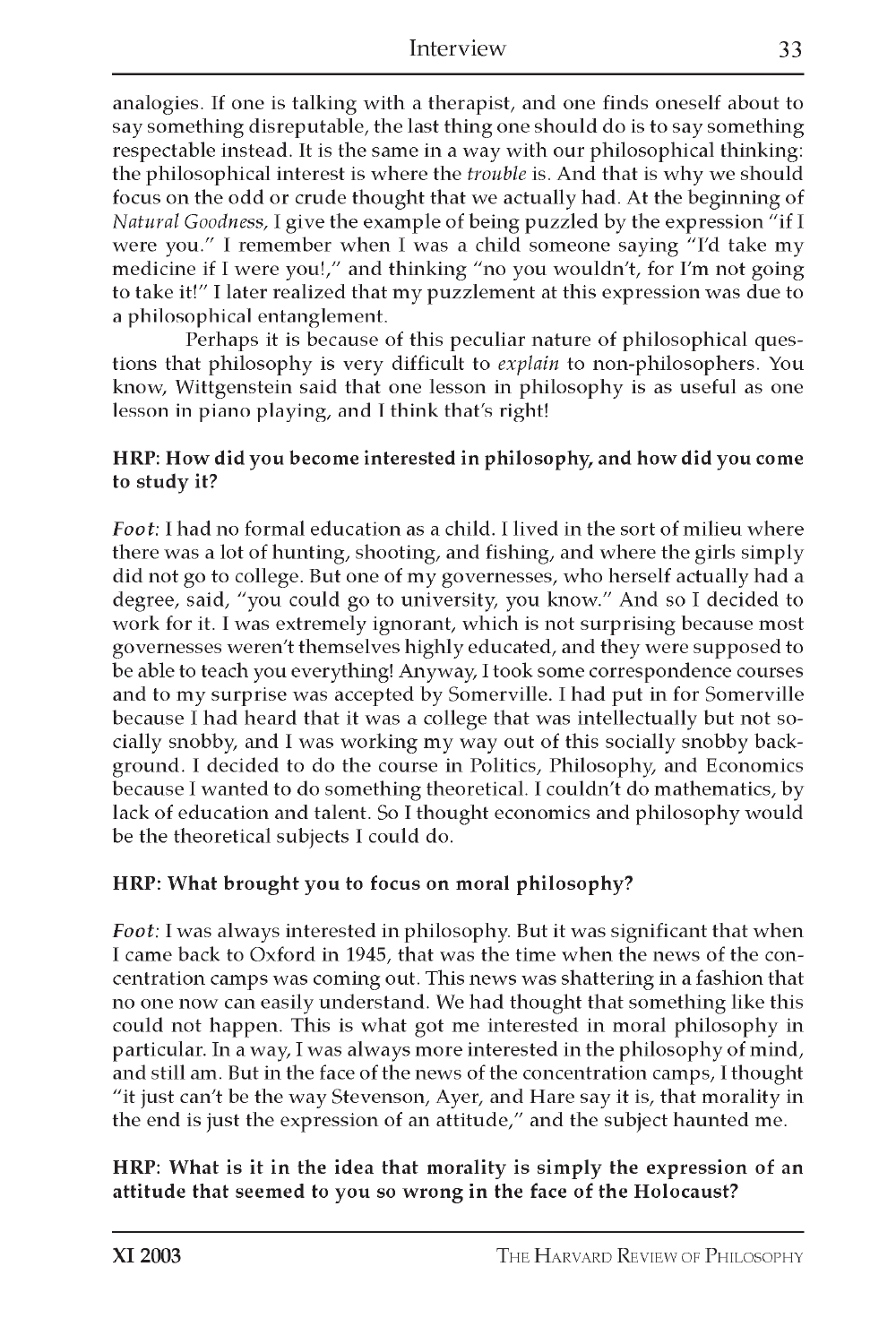*Foot:* What these theorists tried to do was construe the conditions of use of sentences like "it is morally wrong to kill innocent people" in terms of a speaker's feelings or attitudes, or of his or her commitment to acting in a certain way. And this meant that, according to these theories, there is a gap between the facts, or grounds, for a moral judgement and that judgement itself. For whatever reasons might be given for a moral judgement, people might without error refuse to assent to it, not finding the relevant feelings or attitudes in themselves. And this is what I thought was wrong. For, fundamentally, there is no way, if one takes this line, that one could imagine oneself saying to a Nazi, "but we are *right,* and you are *wrong"* with there being any substance to the statement. Faced with the Nazis, who felt they had been justified in doing what they did, there could simply be a stand-off. And I thought: "Morality just cannot be subjective in the way that different attitudes, like some aesthetic ones, or likes and dislikes, are subjective." The separation of descriptions from attitudes, or facts from values, that characterized the current moral philosophy had to be bad philosophy.

#### HRP: Before we turn to your response to subjectivism, I'd like to dwell a bit longer on your early influences in moral philosophy. When one reads your work, one clearly sees the influence of Anscombe and Wittgenstein. How would you say they have influenced your work?

*Foot:* Anscombe, above all, influenced me. My excellent tutor, Donald MacKinnon, was more of a theologian than a philosopher, really. He taught me about Hegelian philosophy. And about Kant, which was wonderful. But MacKinnon didn't really believe in modern, analytic philosophy. So it took Anscombe to bring me to see the good in that. She herself was a difficult character, not quite the person to be a college tutor and help all the undergraduates through their exams. So she was hard to fit into the Oxford setup. But Somerville happily saw her merits. They thought she was marvelous, and found one research fellowship after another for her, not wanting to let her go. This was marvelous for me because it was natural for us to talk together day after day. After lunch in college, we'd sit down and talk philosophy. She'd propound some topic, and, and though she hardly ever agreed with what I said, she was always willing to consider my objection, and to wonder why I had made it. At one crucial moment, I remember saying of some sentence that it must have a mix of descriptive and evaluative meaning. And she said, "Of what? *what?''* And I thought, "my God, so one doesn't have to accept that distinction! One can say *what?!"*

So you see my position was incredibly privileged because Anscombe is one of the very best philosophers of our time. And moreover, she must have been putting to me the problems that Wittgenstein had put to her; she must have had discussions with Wittgenstein on topics like the ones that I was discussing with her. She didn't talk about Wittgenstein, but she was teaching me something of his way of thinking. I'm sure she didn't think of herself as teaching me, but that was what was going on. She would often come to my seminars, and I would always attend hers, where I usually opposed nearly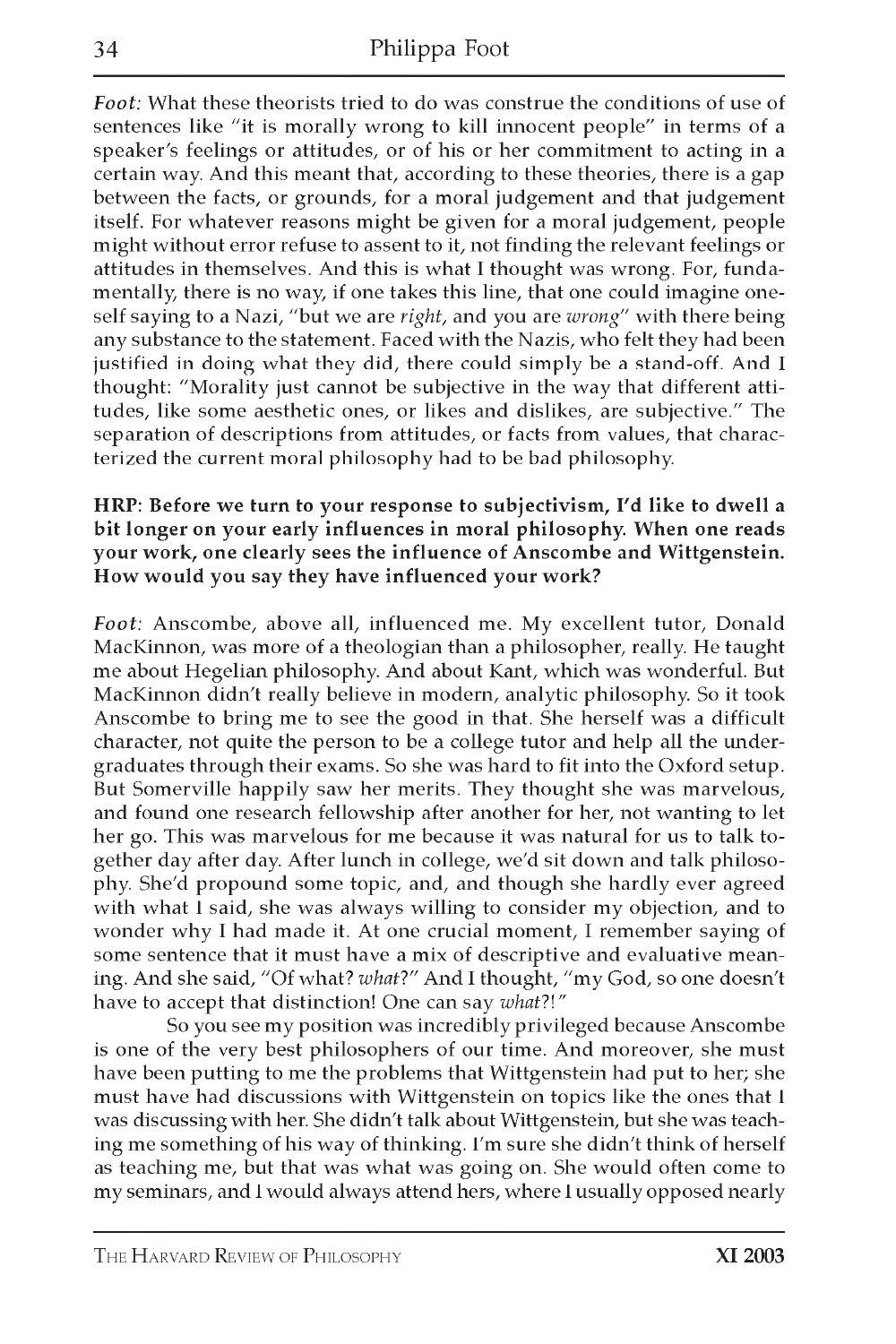everything she said. Naturally, I was regularly defeated. But I would be there, objecting away, the next week. It was like in those old children's comics where a steamroller runs over a character who becomes flattened — an outline on the ground—but is there all right in the next episode. I was like one of those characters.

This went on for about five years, I think. Then Norman Malcolm came over and gave a talk which got me interested in the *Philosophical Investigations.* So I started reading it, I mean *really* reading it, and I said to Anscombe, "Why didn't you tell me?" And she said, "Because it is very important to have one's resistances." She thought that it was very important *not* to accept what Wittgenstein wrote, but rather to try everything against it. She would not have liked it if I had too easily agreed with anything that she said. On a personal level, we were friends of course. She was, as you know, more rigorously Catholic than the Pope, while I am a card-carrying atheist, so we didn't agree on ideological grounds at all. But we had these marvelous discussions, and her children used to come and see me quite a lot.

#### HRP: You approach moral philosophy by focusing on the virtues. What attracted and attracts you to this way of doing moral philosophy?

*Foot:* I believe it was reading Aquinas that got me started. I was on leave, and Elisabeth Anscombe had said, "I think you ought to read Aquinas." I got interested in the second part of the *Summa Theologica,* which is about particular virtues and vices. And it struck me that there were always good reasons for saying of something that it was a virtue or a vice. I recall reading the bit where Augustine calls loquaciousness a vice, and thinking "what an extraordinary idea!" But if you take seriously a particular question about a particular virtue, you see that it isn't just subjective, that you can't say anything you like. There must be a *reason* why this is a vice, if indeed it is a vice. I put this question to a pupil of mine: "Why on earth should loquacity be a vice?" And she said, "well if one is always talking, one doesn't have time to think." I was very interested in this, which wasn't Aquinas's reason but seemed to me to be right. I repeated what she had said in a lecture; and some young man caught me on the way out and said (this was a long time ago you know) "but perhaps *my girlfriend* doesn't need to think." And I said, straight out, "*everybody* needs to think!"

That kind of approach is the key to all my work right down to the writing of *Natural Goodness*. One doesn't just have to say, "There *must* be grounds for moral judgements." For it was obvious in the case of individual virtues and vices, that one could ask *what* grounds there were. One could ask, for instance, "Is there a virtue of chastity, and if so what might the grounds for it be?" And with this, the whole subject of moral philosophy thickened up in my mind. Before that, I had simply thought "there *must* be objective grounds for moral judgement," without being able to say much except that they would have to be connected to human welfare or something like that. But looking in detail, as Aquinas made me do, made me see that a virtue-vice point of view provided an excellent way to make an idea of ob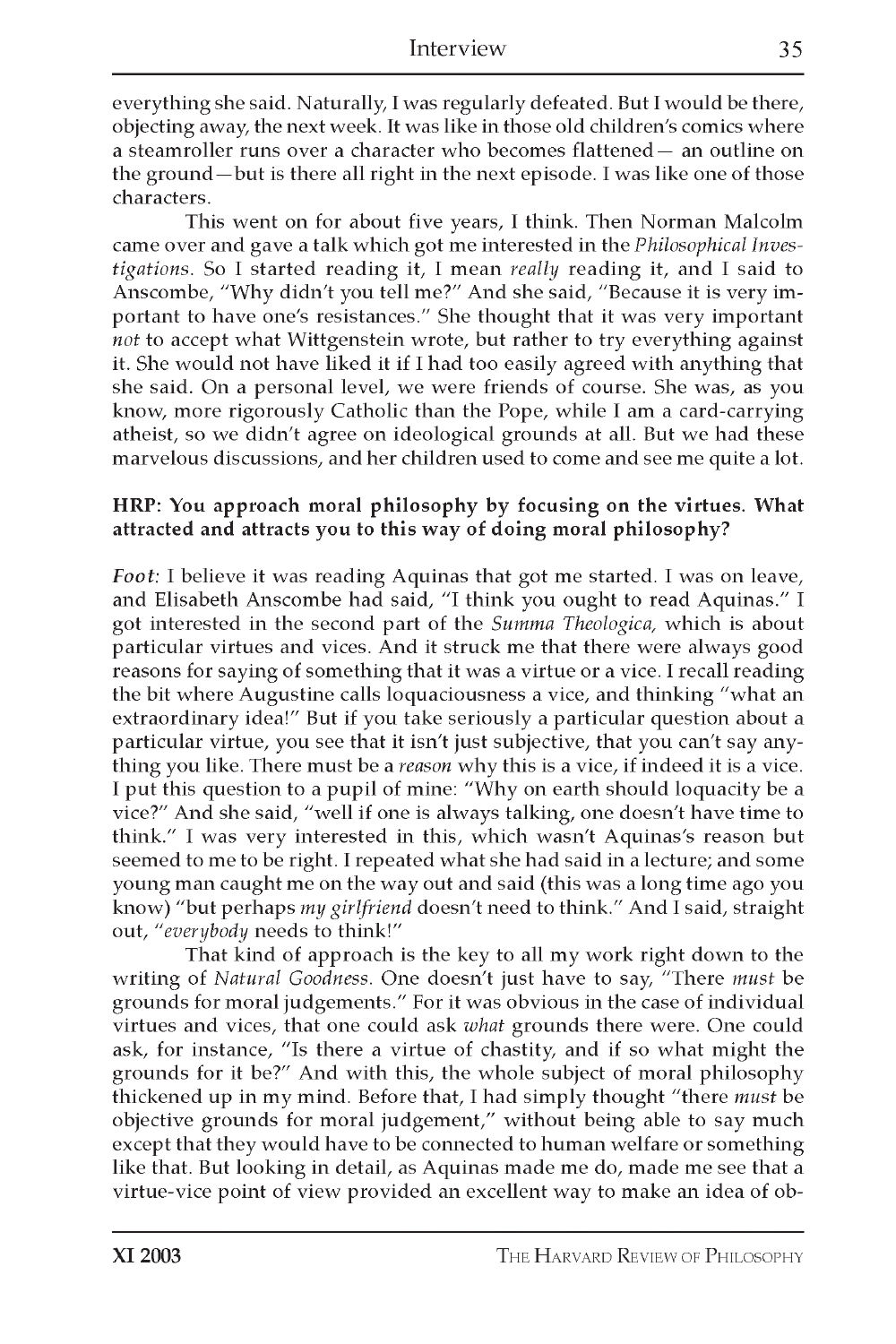jectivity in moral judgement concrete. If one only considered a proposition such as "this act is wrong," it didn't lead one on to particular reasons or judgements in the way "loquacity is a vice" did.

However, after this discovery, I still didn't have the general conception of goodness as pertaining to the capacities, dispositions, and actions that are necessary for a particular way of life, which forms such an important part of my arguments about the grounds of moral requirements in *Natural Goodness.* For a long time, I couldn't find such a general basis for morality, and I was too lazy to write more than a few articles with my inconclusive thoughts. So I went on to medical ethics, which was very much in demand. I didn't despise the subject, but I left it as soon as I could see how to approach the foundational questions that I address in *Natural Goodness.* That wasn't until the mid 1980s. And it took me a long time after that to get around to publishing the book. At the launch of *Natural Goodness,* the Oxford University Press editor picked up on the line from Wittgenstein with which I open the book—the one that says that it is difficult to do philosophy as slowly as it should be done — and he said, "Well, that is a problem that Philippa seems to have solved."

So that was the progression of my thought: from thinking subjectivism must be wrong to thinking that when we look at the individual virtues and vices we can actually begin to see an objective basis for particular moral judgements, and on from there.

#### HRP: You didn't see this basis for morality in other foundational concepts used in contemporary moral philosophy, like the ideas of 'good states of affairs' or rights and obligations?

*Foot:* Exactly. You see, all I could do at first was to reject subjectivism and insist that somehow there was objectivity in moral judgement, and that it had something to do with human welfare, without sinking into utilitarianism. But I couldn't get my feet on the ground with concepts like 'the best state of affairs' or "good" in the abstract, whereas concepts like virtues and vices had made sense to me. I realized, however, that to really answer those who had a different theory of morality, I needed a whole alternative theory of moral judgement.

#### HRP: So where did you find this alternative?

*Foot:* It was only in the 1980s when I found a new beginning by thinking about plants and animals. Not that I thought that you could argue from "suchand-such is important to animals" to the conclusion that "such and such is important." Rather, I was saying "look, there is a particular logical category here." I had an absolutely excellent graduate student at UCLA, Michael Thompson, who is now in the Pittsburgh department. He'd been influenced by Elisabeth Anscombe, even at a distance, because he had very good taste in philosophy. He had this super idea that he had picked up from her writing, where she had talked about the proposition "humans have 32 teeth."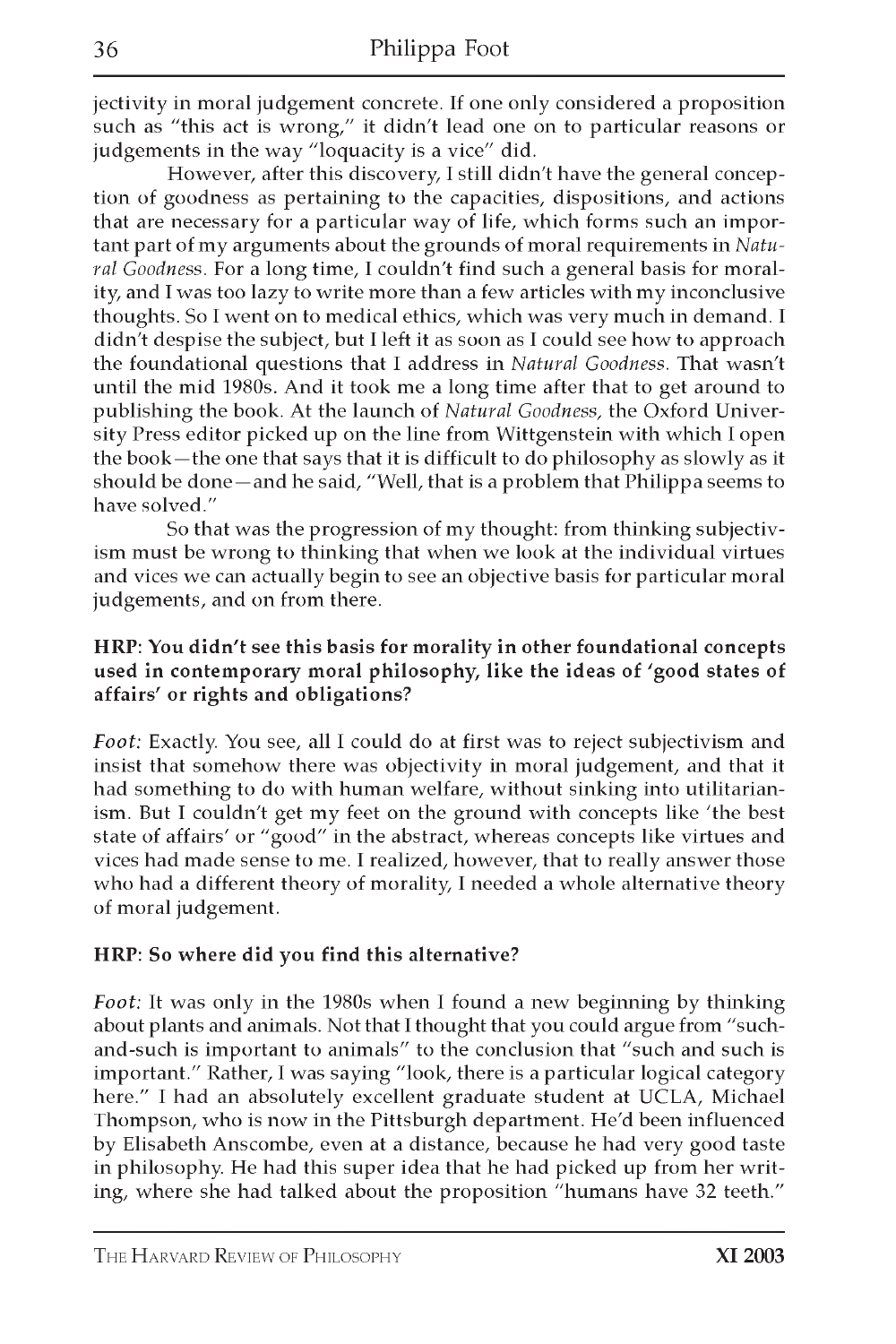Very few humans actually have 32 teeth. So what is the logical status of this proposition? It is not that it says "all people have 32 teeth." It doesn't even state that "most people have 32 teeth." Nor does it mean merely "some people have 32 teeth." So if you think of quantification, you see that it simply doesn't fit the logical categories that we have. It is of a different logical status from propositions like "gardens have railings." Michael Thompson realized that there is a logical peculiarity of the way we talk about living things, and we both started thinking about this special way in which we can talk about them. That's what got my latest work going.

HRP: You write that this special way of talking reveals itself in our judgements about plants and non-human animals when we think about the way we judge particular members of a species to be defective or to be, on the contrary, "as they should be." To make such judgements about plants and non-human animals, you argue that we need two things. Firstly, a set of propositions describing the lifecycle of the species, with particular focus in the case of plants and animals on growth, self-maintenance, and reproduction; and secondly, a set of propositions saying how, for the species under consideration, these things are achieved: how nourishment is obtained, how it defends itself, how development takes place and how reproduction is secured. From these two kinds of propositions we can derive norms for individual members of the species. These norms state that the key functions should be carried out by the means specified. I'd like to question a few elements of this grammar of natural normativity, starting with the idea of certain capacities or characteristics being necessary for the way of life of a certain species. What kind of necessity do you have in mind here? For in the case of teeth, for example, it is not necessary for our way of life, not even of any great consequence, if we do not have a full set of teeth. And yet, this was Anscombe's original example.

*Foot:* Well, it is an imperfection if you have fewer than 32 teeth, since it is typically when the tooth gets knocked out, or gets rotten, that one loses it, so there is still a tie-in with health and disease and accident, even though it isn't always a problem, since one can chew one's food with fewer teeth. I admit the original example of teeth is not the best one. But I have a different example. Compare the color in the tail of a peacock with that of a bird I have in my garden, the blue tit. Now, the color in the tail of the male peacock is necessary: it needs it to get its mate. On the other hand, as far as I know, the little patch of blue in the blue tit has no such role in the life of that bird. So if it lacked it, it would be an oddity, a rarity, but not a defect.

HRP: Does the concept of necessity you are using depend on the particular circumstances in which the species in question finds itself? Would one say that in humans a lack of natural teeth used to be a defect, but that it has ceased to be one since the availability of false teeth?

*Foot:* I think there is a certain amount of play here. It isn't easy to draw the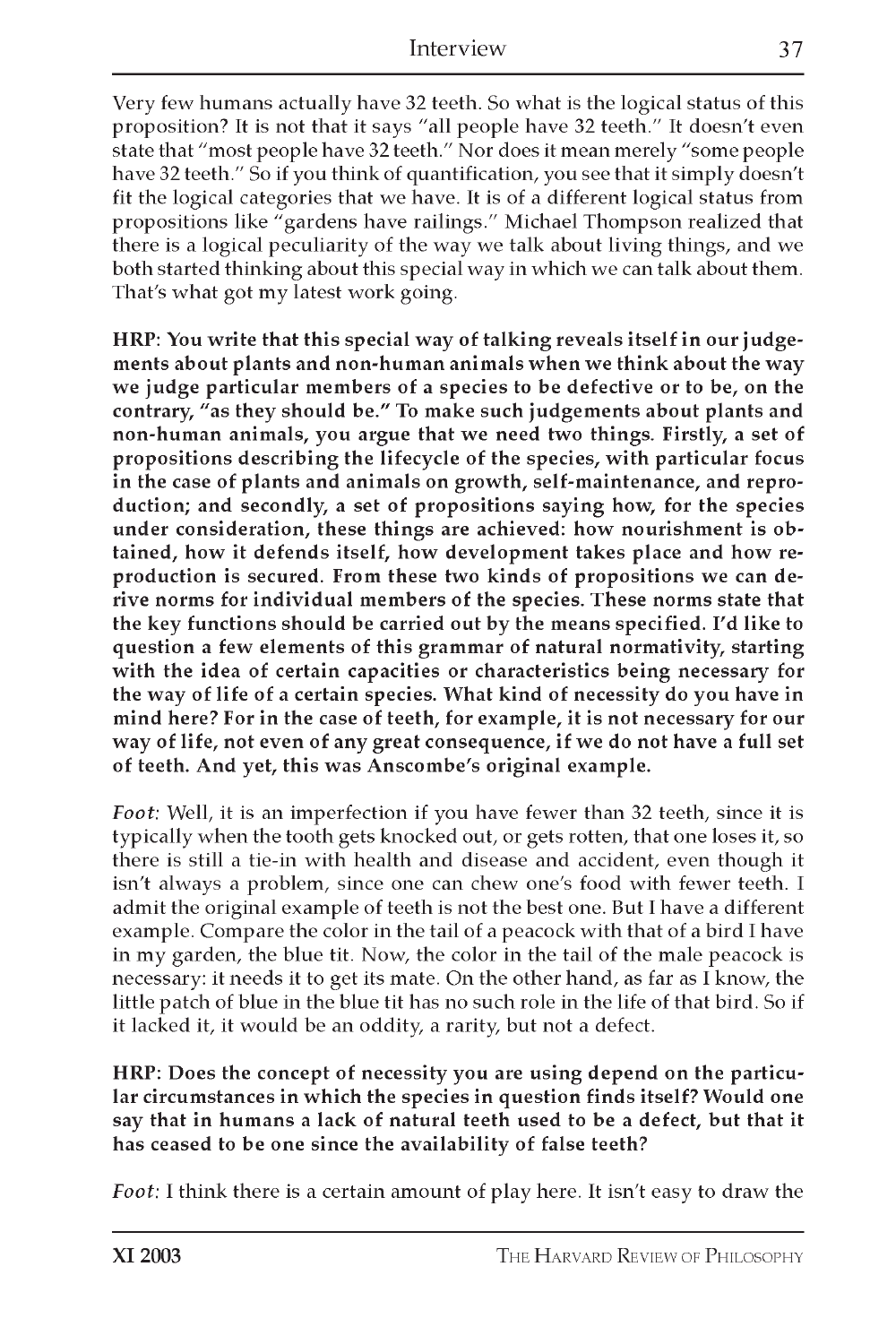line, for one occasion doesn't change what counts as a defect in a member of a species. Certainly, things change all the time. Now that foxes are becoming urban creatures, they need different things, speed being, for example, less important because food can be obtained without it.

But this doesn't mean that you can narrow down the reference situation for an attribution of natural goodness as much as you like. For example, the characteristics animals need in a zoo may actually be defects. For it might be useful for a predatory animal kept in a zoo to lack fierceness. So one must realize that the conditions one can use must not be too limited. And after all, it is only a very small proportion of the human race that has false teeth and a very small proportion of predatory animals that live in zoos, which are not their natural habitat.

#### HRP: Why should we only look at the way of life of a *species?* Why not of a group or troupe or herd, a society, a family, or an individual? What privileges the species in the account of natural normativity?

*Foot:* In the case of urban foxes, one might come up with different necessities than one would for their non-urban counterparts. But it doesn't really matter where precisely this kind of grammar begins to lose its grip, as long as it is recognized as a general category of judgements about goodness.

HRP: Still, focusing on the species for the derivation of natural norms seems particularly odd in the case of human beings. For you derive natural norms from the fact that certain things are necessary for a way of life. But in humans, the phrase "way of life" is often used not to refer to the species as a whole, but rather to refer to a society or group with a shared set of institutions, practices, and outlook.

*Foot:* Again, perhaps there are no strict boundaries here. This is not of very great importance. Some things are species-wide in our way of life. All human beings, for example, need courage to face danger, challenges, and loss. There are many things that all humans need, though some amount of relativity does emerge from different ways of life in different times and places and different social, economic, and cultural circumstances. I think it is one of the advantages of this approach that it doesn't have to claim that all moral norms are the same for all human beings. But we mustn't lose sight of the fact that there are many things that are absolutely basic human needs.

#### HRP: You mentioned moral norms. How is this kind of natural goodness related to *moral* goodness?

*Foot:* Starting again from plants and animals, we see that all kinds of things are necessary for them in their normal way of life, such as certain kinds of roots for certain kinds of trees or good night vision for an owl. Now, humans have a whole new range of activities and capacities that are part of their way of life. A corresponding new set of defects is possible, most obviously those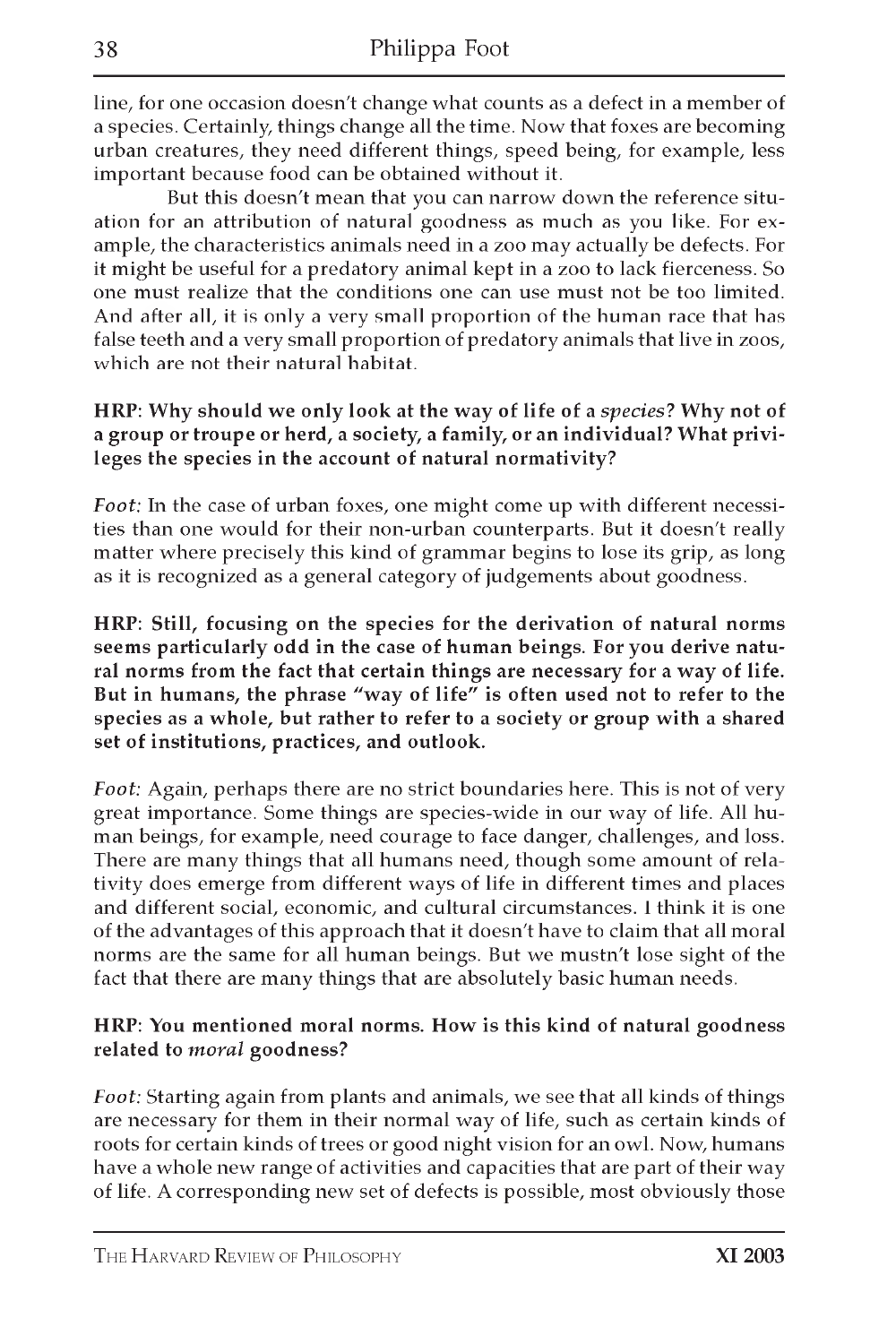defects relating to specific human capacities such as language, imagination, and the will. Then we can say, "let us look more closely at these specific human defects." Human beings can know, for example, that certain things are bad for them. And while animals that liked alcohol as most of us do and who were supplied with enough of it would probably drink themselves to death, humans, on the other hand, can realize the effects of alcohol, and may control their urge for it. Thus, they need and can have the *virtue* of temperance as an animal cannot. But where have I moved on to something grammatically different in this progression? Why make *that* kind of distinction between the way temperance is needed by a human being and swiftness is needed by a deer?

#### HRP: So you would say that moral goodness and badness, the virtues and vices, are a subclass of the general class of ascriptions of natural goodness and badness?

*Foot:* Exactly. The move from plants to animals and the move from animals and human beings are similar. You have different possibilities, different ways of managing, different needs, and there is not the slightest ground for saying: "Oh *moral* goodness, now that must be something that we judge quite differently." It is very important, of course, that the subset of the class of ascriptions of natural goodness in human beings that we call "moral" has to do with the goodness of the will and with practical rationality, virtues being intelligent dispositions to take certain things as reasons for action. Correspondingly, I would call a vice a defect of the will. Note, however, that I am not too keen on the word "moral" to mark out this subclass, since it has a certain association with concern for others that separates out things that I should like to bring together. For example, the defect of not looking after oneself, which usually isn't thought of as a moral defect, is equally a defect of the will.

#### HRP: How does this way of thinking help us to determine what morality and justice require of us? The virtue of justice requires that we respect others' rights. But it is a disputed question just what these rights are.

*Foot:* I must admit that I have never thought as much as I should about issues in political philosophy. But I suppose that I would proceed in a way similar to Elisabeth Anscombe's in her work on promises, when she stresses how important a practice of keeping promises is for us to be able to bind one another's will. I don't see any reason why a right, which is a very strong claim — a stronger claim than "you should help me" — should not be argued for in the same way, that is, with reference to the good that hangs on it. I mean, society simply depends on certain requirements being strict requirements, like not killing someone and taking their tools. By contrast one couldn't say, "You don't have the right to annoy me!" and be taken seriously. Not being annoyed is simply not that important in human life.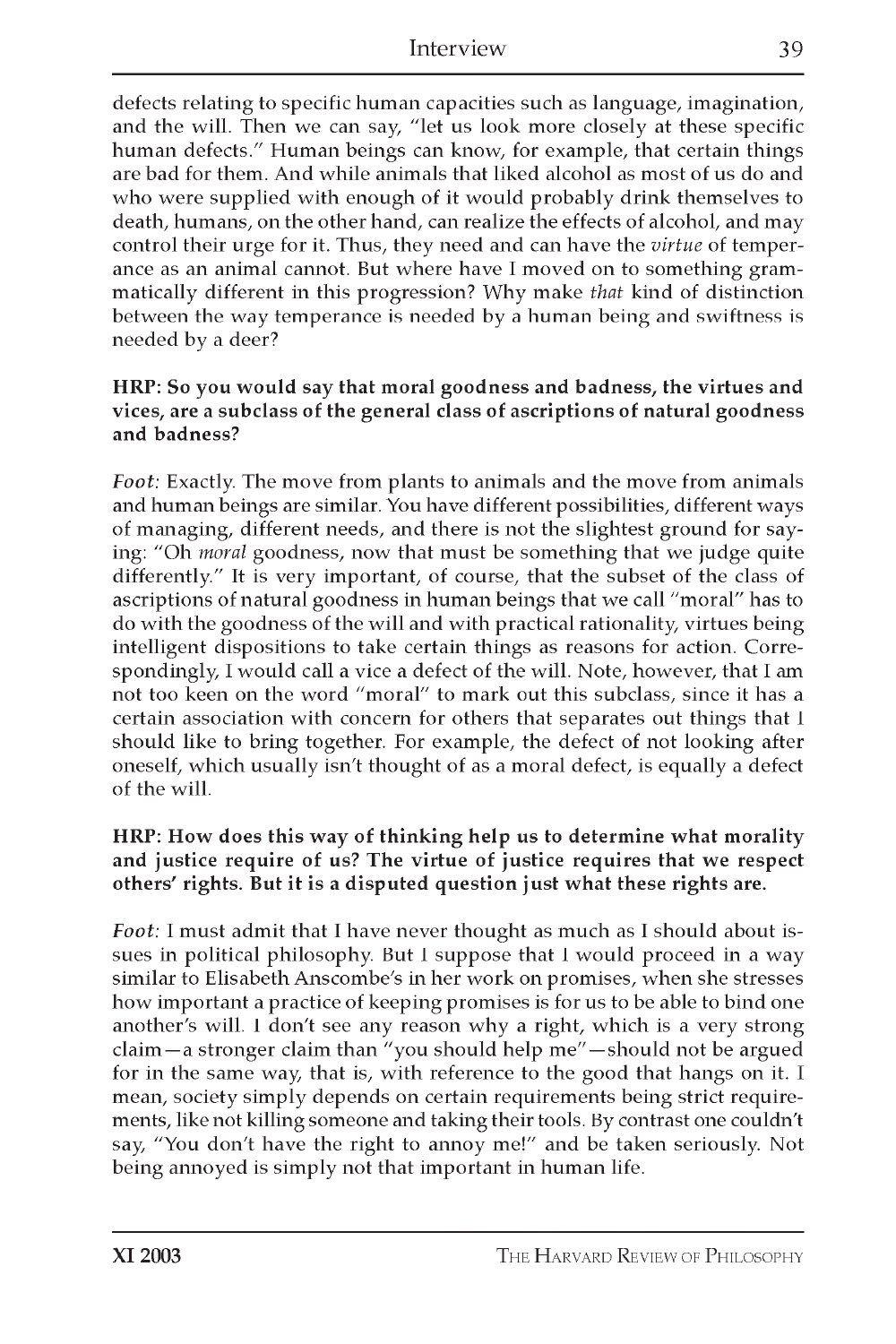HRP: So in determining which rights we have, you would appeal to the kinds of necessities that exist either for individuals or for society?

*Foot:* Exactly. I have no doubt that this is the basis of moral requirements.

HRP: Now, these necessities have changed throughout human history, and they are set to change even more as our ability to affect not only the environment but also our genetic makeup increases. What does this mean for the category of natural goodness?

*Foot:* I think I would be very permissive here. Where human beings have changed their environment so that things that were once a defect are now useful, different standards might apply. Of course, a change in what counts as a virtue is only natural when people's way of life changes. It is a good thing to be relativistic on this point. But I stress that the approach taken as a whole is radically non-relativistic because there is so much that human beings quite generally need, like courage, temperance and wisdom.

Of course, there are great technological differences between tribal cultures of the world and the modern culture of the "developed" nations. Yet there is still so much in common between human beings in different cultures, and it is because of this that the idea that there is a universal need for certain character traits and certain rules of conduct is a strong one.

HRP: I'd like to turn to the topic of practical rationality...

*Foot:* Oh good! Can I tell you why I had to deal with the topic of rationality in *Natural Goodness*? It was part of my attack on the subjectivism that identified moral propositions as expressing some subjective state of mind. I, by contrast, argue that they are about the *natural goodness* of a human will. And I was open to attack on the ground that I couldn't give a proper account of why anyone should have reason to follow morality. Why? Because subjectivists had the idea that only if you had particular feelings or desires could you have reasons for acting. I myself used to have this view of reasons, and in a notorious article called "Is Morality a System of Hypothetical Imperatives?"1 I was brash enough to say that reasons just were desire-dependent. So I had to explain how one could have reason to do good actions and avoid bad ones, whatever one's aims or desires.

So I needed a better account of what it is to have reasons, and at this point in time I was lucky enough to work with my friend, the late Warren Quinn. He made what I think was an absolutely brilliant suggestion, though perhaps neither he nor others at the time saw the force of it. His move was to ask: "What would be so *important* about practical rationality if it could be rational to do despicable actions?" Now, this thought was extraordinarily original. For it has been more or less taken for granted in modern moral philosophy that one must first develop a theory of practical rationality, in terms, say, of the maximum satisfaction of desires, and then somehow show that even the greatest self-sacrifice could be rational. And no one, not even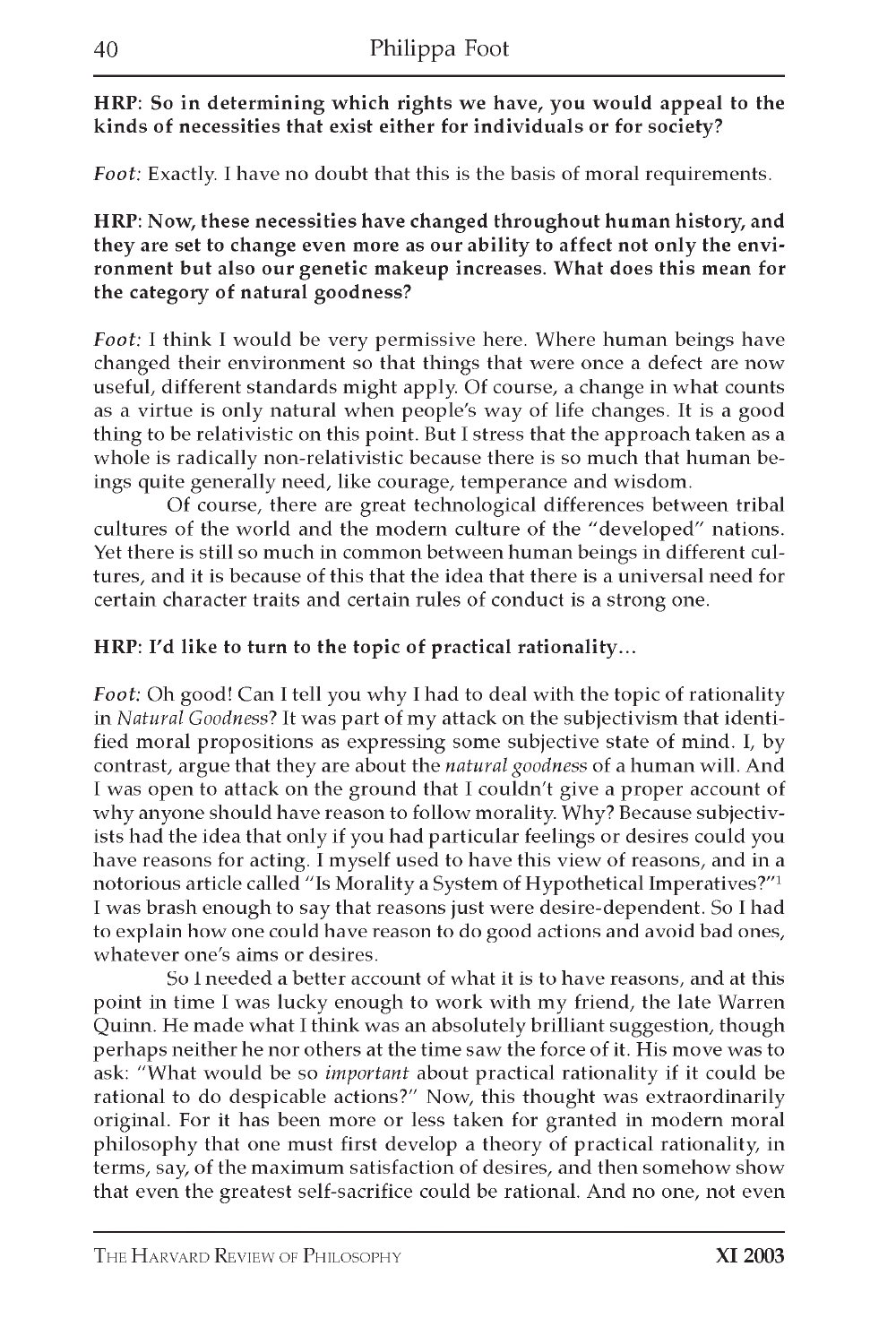the cleverest, could do it. But Quinn's remark suggested that one shouldn't tackle it like that at all. One shouldn't think that morality must pass the test of rationality, but rather that rationality must pass the test of morality.

HRP: The answer to Quinn's question would seem to be that a more limited conception of rationality relating to the consistent pursuit of interests or things someone cares about can easily be shown to be important *to that person,* since it involves the pursuit of ends that are his or hers, or that are in his or her interest.

*Foot:* Why would you think that the only way of justifying the claim that it would be rational for a person to do something should make reference to his or her own desires or interests? If you look closely at the theory of rationality as the maximum satisfaction of your most important desires, you immediately get into a whole series of problems. Is it only present desires that we are concerned with? What of something that you don't want now, but you know you will want in twenty years' time? Is it irrational to discount the future?

HRP: But all these things still have some connection to the interests or projects of the person concerned, whereas the pursuit of goodness may not. In your own earlier work, you mention the case of the "cool calculating man," who cares nothing for morality, neither now nor in the future. What good does it do to call this man irrational?

*Foot:* Now, you are right that "irrational" may not be exactly the word one would choose to describe him. Nevertheless, he *is* defective. For he is failing to recognize and act on something that is a reason. I am curious, though, about your own position. I wonder what *you* would say about the young person who says: "I don't care about the chance of getting lung cancer due to smoking in 20 years' time." First, do you call this contrary to practical rationality?

HRP: Well, I would have it depend on what this person's attitudes towards the future in general were, and whether his actions generally expressed this not-caring about his future.

*Foot:* What if this young person does care, for example, about being welldressed at 40, but not about his health at 40?

#### HRP: I understand that although he is being consistent, I might want to say that he is not recognizing something that he should recognize.

*Foot:* Ah. And where do you get that "should" from?

HRP: (pause) Well, I guess from some idea of normalcy, that it would be normal to care about this...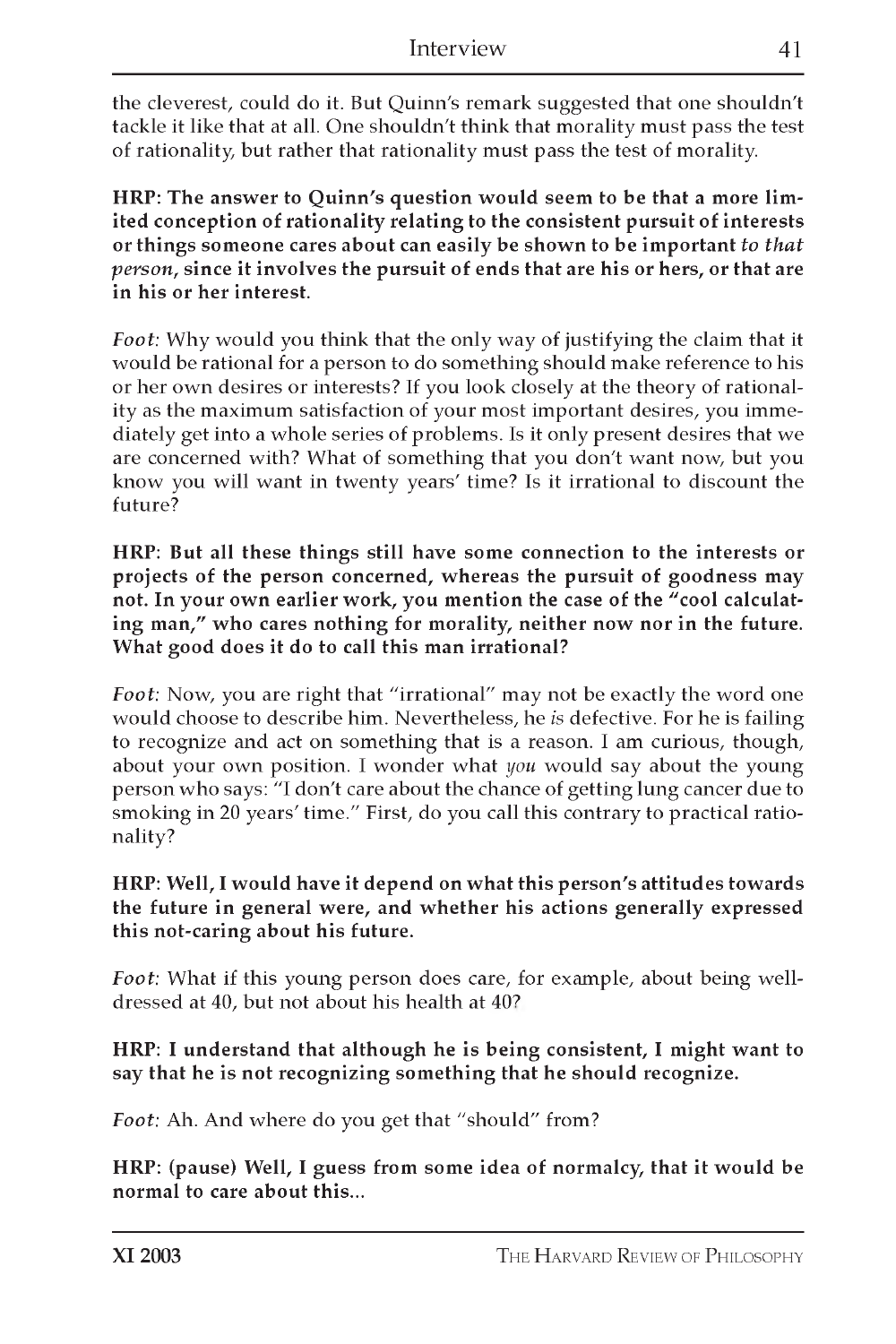### *Foot:* Normalcy?

HRP: Perhaps you're right that normalcy isn't the right concept here, since it may be uncommon to want to live only if one can live stylishly, but still something someone can rationally pursue...

*Foot:* So I take it you are conflicted about whether such attitudes and behavior are indeed irrational?

#### HRP: Yes.

*Foot:* The problem is—and this is really crucial in this argument—that it is very difficult for someone to deny that it is contrary to rationality not to care about your future health to the degree that many people don't when they start to smoke. For it is difficult to deny that prudence is part of rationality. But then it is very hard to find a basis for our concept of practical rationality that makes prudence a part of rationality and doesn't make justice or charity a part of rationality. That is what someone in your position has got to do. You've either got to say: "It isn't contrary to rationality to ignore completely your future well-being," and then give up saying that this kind of imprudence is contrary to rationality, or accept some conception of practical rationality that makes reference to things other than that which someone cares about. And of the young smoker, I think one definitely wants to say that he is defective with regard to the standards of practical rationality. After all, he is being silly!

#### HRP: And "silly" is a word that points to a defect...

*Foot:* Absolutely. So this is my challenge: it is going to be difficult for you to find a ground for saying that imprudence is a vice, a defect, but that lack of charity or injustice isn't. Here I think there is something useful in *Natural Goodness.* Because if you treat a defect in the way that it is treated there, they come together. They are different parts of what human beings need.

HRP: Still, one would say different kinds of things to someone who is not acting on reasons for action that they themselves accept than to someone who isn't recognizing something as a reason that you believe she should recognize as such. In the first case we are concerned with a defect in the way she pursues means to her given ends, while in the second case we are concerned with her ends themselves. What is the conception of practical rationality that brings together these disparate notions?

*Foot:* I argue that thinking in terms of *natural goodness,* as I define it, provides this unity. Both the taking of means to ends in an efficient way and the recognition of relevant reasons are things needed in human life, and a defect in either of these is a defect in practical rationality.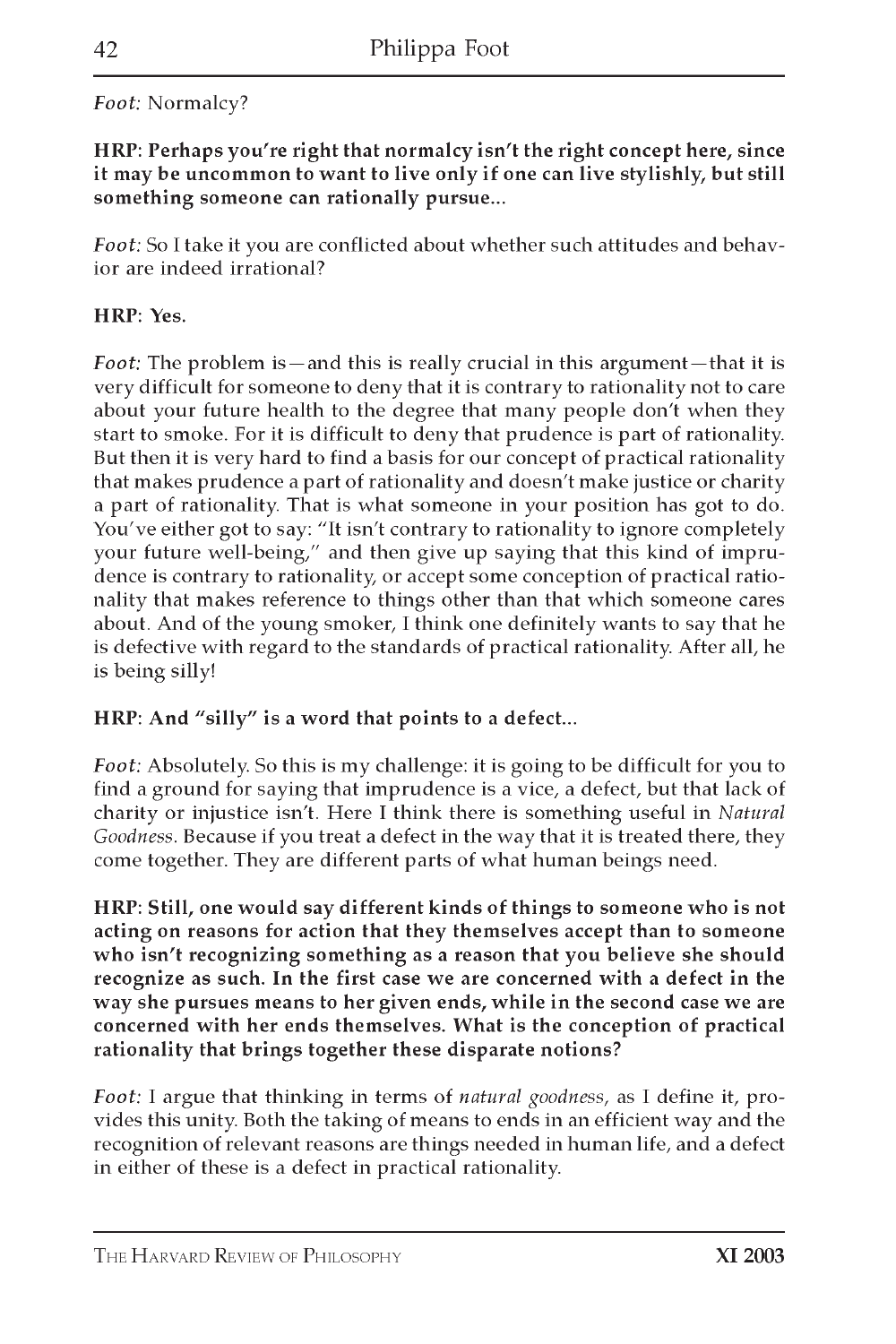#### HRP: In *Virtues and Vices* you write that "wise men know the means to ends and know what these ends are worth."2 Are practical rationality and wisdom the same?

*Foot:* Yes. They are absolutely the same. Take someone who says, "the most important thing in life is to be fashionable." If you think of the way someone would spend his or her life believing this, of the sort of friends they'd have and the celebrities they'd try to emulate, well...one would look into that. I haven't been able to go into this very far, but I think that the question of what is deep and superficial has to come in here. I certainly don't claim to have dealt adequately with this notion of depth of happiness, but it does seem to me that one understands when someone on his deathbed says, "I've wasted so much of my life on things that didn't matter!" And the idea of being defective in recognizing the weight of reasons seems appropriate here.

#### HRP: The resistance I feel to this way of thinking about practical rationality is that it seems so like preaching, saying to people "such and such is really important, and if you don't see this then you are defective."

*Foot:* It *is* preaching! There is good preaching and there is bad preaching. I think a preacher who is worth his salt would be right to say to a fashionable congregation that they are living a very superficial life (though he'd better not say it in an offensive way and he'd probably better not *say* it at all!) But he might think of them that they were old enough to know better, being grownups, not teenagers.

HRP: Still, before you can preach, you must have an idea of the good life for human beings. Aquinas and Aristotle had their own fully developed accounts of what a complete and fulfilled human life was like, and could derive from these accounts the reason for human beings to live in a certain way and cultivate the virtues. In Aristotle's and Aquinas's accounts, the virtues would be conducive to a person's well-being, even if he did not see it this way. But we generally do not share their views of the one correct goal in life. Do you have a similar account of how a person should live?

*Foot:* The idea of the "good" for humans is indeed a difficult one. Though I think that we can get some handle on the problem by looking at human deprivation. One serious challenge to my view lies, I think, in the idea that happiness is man's good, and that happiness may be achieved in the pursuit of evil. Now, happiness is a protean concept. But what I want to suggest is that we have *a* conception of happiness (among different possible conceptions) in which it is *the enjoyment of good things,* with "good things" defined as objects of a good (an innocent) will; and that we have to understand it in that way when we say that "happiness is Man's good." I think we can approach this concept of happiness indirectly via our idea of what it is to benefit someone. Consider the murderous child abusers Frederick and Rosemary West, and